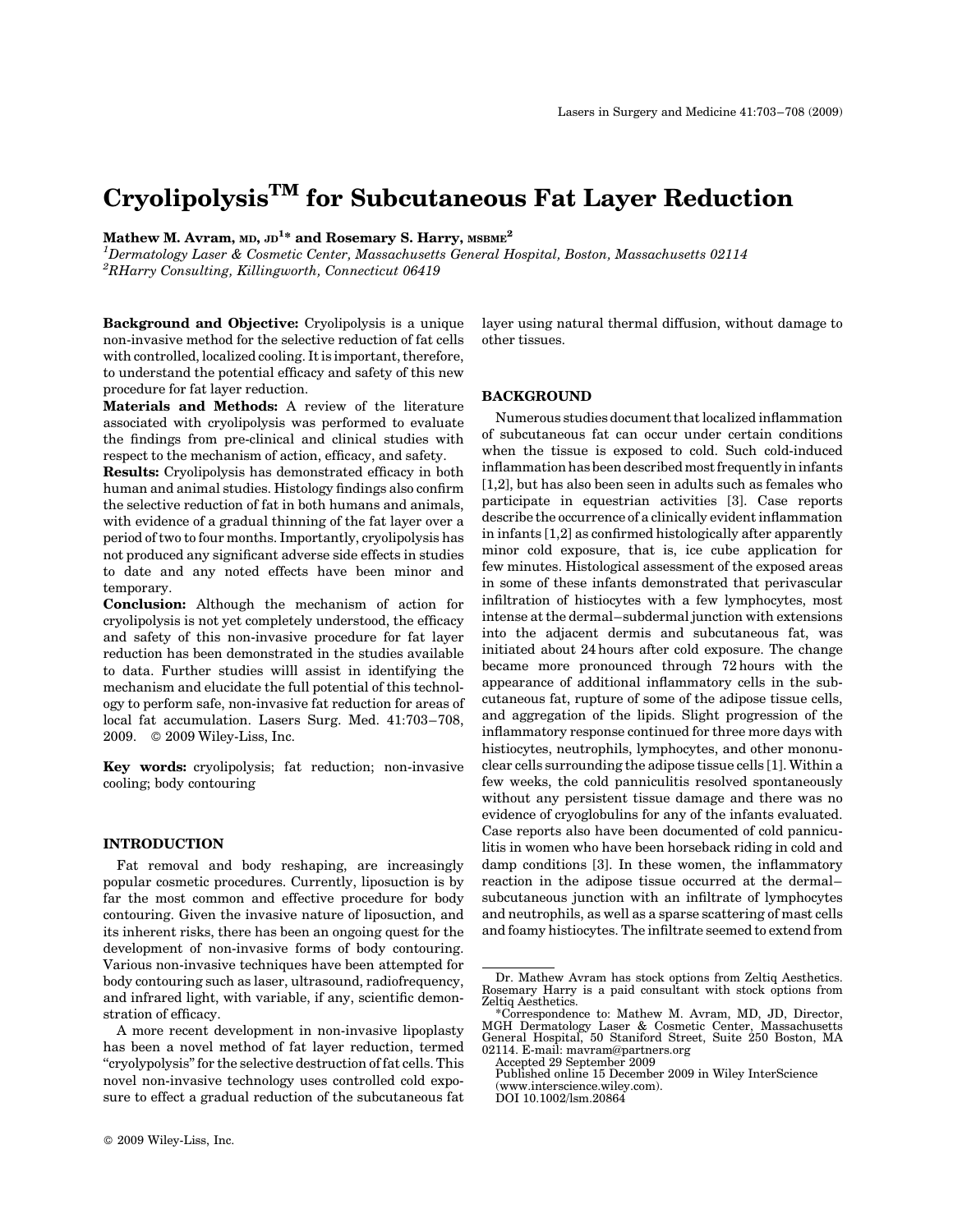a perivascular location into adjacent adipose tissue where fat cells were ruptured and small cystic spaces were formed.

## PRE-CLINICAL STUDIES

Manstein et al. [4] performed animal experiments to evaluate the potential for selective damage to subcutaneous fat with controlled application of cold to the skin surface. Three complementary pig studies were completed: an initial exploratory study, a dosimetry study, and a safety study to assess the potential impact of such selective damage to subcutaneous fat on lipid levels.

The exploratory study was designed to determine the feasibility of using non-invasive cold exposure to remove subcutaneous fat. A slightly convex, circular copper plate was pressed firmly against the skin surface and cooled by circulating cold antifreeze solution at  $-7^{\circ}$ C through a heat exchanger chamber attached to the copper plate. The cold exposure was repeated at multiple sites on the pig, with the exposure time varied between 5 and 21 minutes. The pig was observed for 3.5 months for the appearance and persistence of local fat loss. The amount of fat loss at each test site was estimated relative to adjacent unexposed fat at the margins of the test site.

No apparent skin injury was documented in any of the test areas. There was a slight increase in pigmentation at the 1-week follow-up for some of the test sites but there were no hypopigmentation, scarring, or textural changes. On gross observation, selective fat loss was evident by smooth indentation along the surface of the animal of a size and shape similar to that of the cooling device. A reduction of fat in the superficial fat layer was documented at 3.5 months with 80% of the superficial fat layer removed for a total fat loss of 40% from the procedure. Histology further demonstrated a marked reduction in the distance between fat septae.

The dosimetry study was performed on four pigs with a prototype device (ZeltiqTM Aesthetics, Pleasanton, CA) that contained a thermoelectric cooling (TEC) element. A variable, preset plate temperature was maintained constant during each cold exposure by electronic regulation according to temperature sensors embedded within the cooling plate. Test sites were exposed to either a flat configuration with the device applicator pressed firmly against the skin surface or a folded configuration with the skin fold captured between two cooling plates. The cooling temperature ranged from  $-1$  to  $-7^{\circ}$ C for 10 minutes. The animals were sacrificed at selected time points that ranged from immediately to 28 days after exposure. Test sites and surrounding areas were clinically assessed and photographed. Histological analyses of the test sites were also completed using deep tissue vertical sections (skin, fat, underlying muscle) stained with hematoxylin and eosin to assess the level of fat damage as well as potential damage to the dermis or epidermis.

No apparent injury of either the epidermis or dermis was documented for any of the test sites, at any time period, during the dosimetry study. Adipocytes appeared normal immediately and 1 day after exposure, but inflammation of

the subcutaneous fat became evident as localized clusters of mixed neutrophil and mononuclear cell inflammatory infiltrate in a predominately lobular pattern became apparent. The inflammation continued to intensify through 30 days following exposure with evidence of phagocytosis. Lipid-laden mononuclear inflammatory cells became abundant, the average size of the adipocytes appeared reduced, and a wider range of adipocytes sizes was apparent. The degree of the inflammatory response was also dependent on the temperature used. Blinded grading of the extent of inflammation of the subcutaneous fat demonstrated that fat damage was significantly greater at lower temperatures and increased significantly over time when compared to an unexposed control.

The lipid level study included six animals for which a relatively large area of the skin surface (15%) was exposed to cooling with a prototype cooling device that included a flat copper plate cooled by a TEC element. Test sites were exposed to temperatures that ranged between  $-5$  and  $-8^{\circ}$ C for 10 minutes. Blood samples were obtained after a 12-hour fast prior to treatment, within 1 hour and 1 day, 1 week, and 1, 2, and 3 months post-treatment. The lipid levels over time following cold exposure demonstrated no significant change other than a temporary decrease in serum triglycerides immediately following the cold exposure (attributed to fasting prior to and during general anesthesia).

These pre-clinical animal studies demonstrated that it was possible to non-invasively induce selective, localized damage to subcutaneous fat without epidermal or dermal injury. Selective effects on the subcutaneous fat were evident after exposure to cooling on the skin surface with a range of temperatures and exposure times with both histological assessment and gross observation. Persistent fat reduction without any evidence of damage to the skin or an increase in lipid levels was demonstrated.

The findings from these studies were further supported by additional animal studies performed to assess the ability of cryolipolysis to selectively reduce subcutaneous fat without damage to other tissues or a meaningful change in lipid levels or liver function [5]. Four pigs were treated and survived for 90 days. Three pigs received a single treatment; one pig received multiple treatments staged at 90, 60, 30, 14, 7, and 3 days and immediately prior to euthanasia. Approximately 25–30% of the total body surface area was treated in each animal.

Test sites were exposed to cooling based on the rate of energy extraction, that is milliwatts per centimeter squared (mW/cm<sup>2</sup>). A numerical value, referred to as the ''Cooling Intensity Factor'' (CIF), was used to express the rate of heat extraction and, therefore, cooling of the skin. The pigs that received a single treatment were exposed to CIF 24.5  $(-43.8 \text{ mW/cm}^2)$  for 45 minutes with a 5-minute period of tissue massage. The pig that received multiple treatments was treated with CIF 21.5  $(-36.8 \text{ mW/cm}^2)$ for 15 minutes at each site. Treated and adjacent areas were evaluated by standardized flash photography and diagnostic ultrasound after 90 days, and necropsy tissue was collected. Lipid levels were completed (on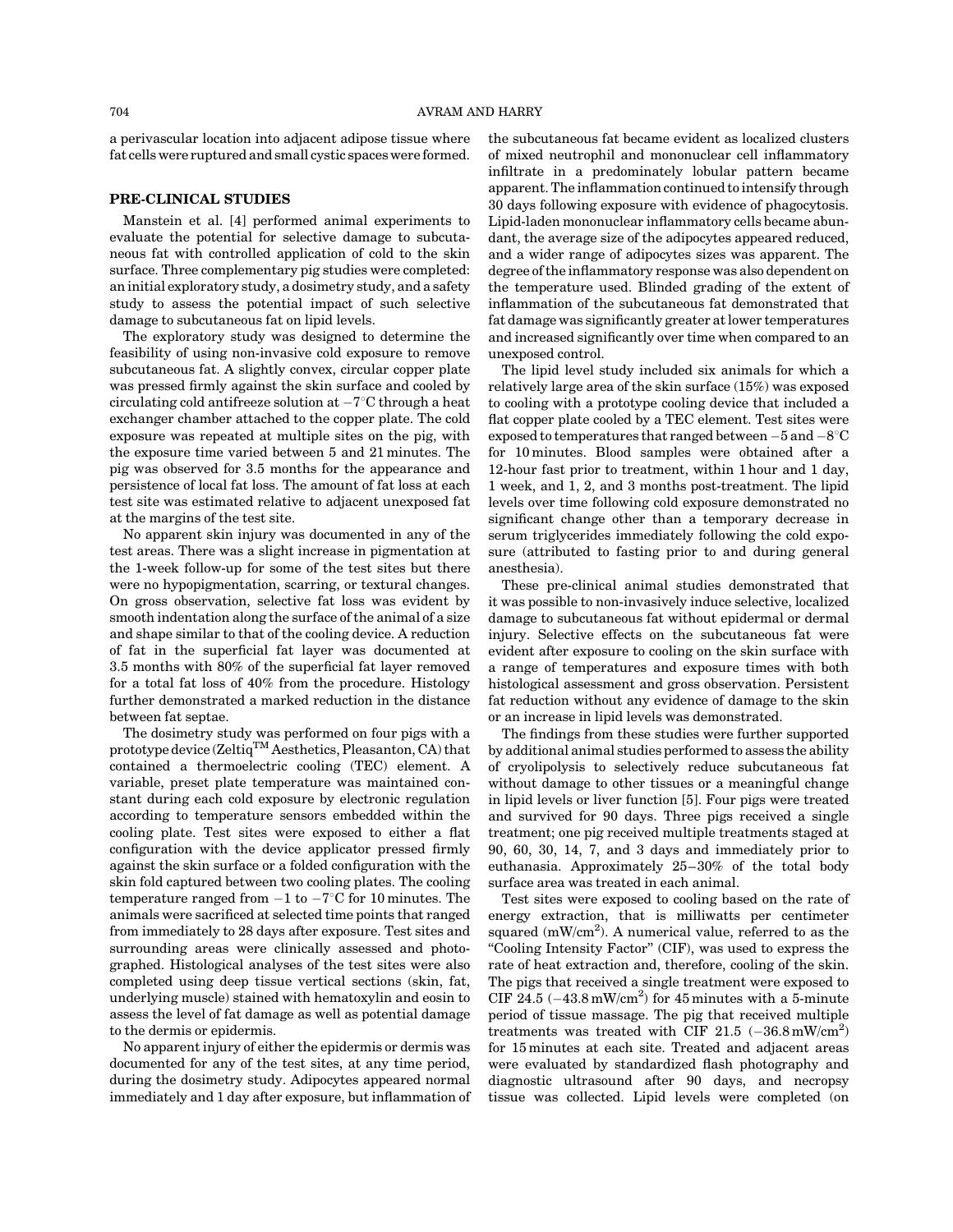

Fig. 1. Inflammatory response to non-invasive cooling with cold-induced apoptosis of adipocytes and subsequent phagocytosis of the lipids [5].

the single treatment animals) at baseline prior to treatment and at 1 day, 1 week, and 1, 2, and 3 months after treatment.

The treatments resulted in a significant reduction in the superficial fat layer without damage to the overlying skin. Smooth inward contour changes, noticeable upon visual examination of the test sites, correlated to decreased thickness of the fat layer as measured by ultrasound 90 days post-treatment. The reduction in the fat layer was 33% as determined from the ultrasound measurements and the pathologic specimens. The reduced fat layer was preceded by an inflammatory response (Fig. 1) triggered by cold-induced apoptosis of adipocytes and subsequent phagocytosis of the lipids. Serum lipids levels remained within the bounds of normal variation throughout the 90-day evaluation period.

Erythema was observed immediately post-treatment and resolved within 30 minutes. The skin was cold to the touch, though not hard or icy, following treatment. There was no evidence of edema, bruising, purpura, or scarring at the time of any follow-up visit or on the day of necropsy. Histologic analysis indicated no discernable damage to the dermis or epidermis in any of the areas treated. In addition, no necrosis was observed in appendageal structures, such as hair follicles or sweat glands.

These animal studies demonstrated that the inflammatory response observed with controlled, selective cooling was consistent with the clinical findings described in the case studies of cold panniculitis observed in infants and female horseback riders. Histological analyses from all of the studies demonstrate that an inflammatory response is initiated in the subcutaneous fat approximately 24 hours after cold exposure. The inflammatory response then continues to intensify with time as the adipocytes are surrounded by histiocytes, neutrophils, lymphocytes, and other mononuclear cells with eventual rupturing of the fat cells.

These animal studies also establish the selective, localized effects of cryolipolysis to significantly reduce subcutaneous fat without causing damage to the overlying skin and the lack of effect on serum lipid levels in the animal model.

#### MECHANISMS OF ACTION OF CRYOLIPOLYSIS

Histologic analysis at various time periods after cold exposure demonstrates that cryolipolysis results in the death of adipocytes that are subsequently engulfed and digested by macrophages [4,5]. Immediately following treatment, there are no discernible changes in the subcutaneous fat; no inflammatory cells are present and the membranes of the cells are intact. Within 3 days of treatment (Fig. 2A), however, there is evidence that an inflammatory process stimulated by adipocyte apoptosis has begun, as reflected by an influx of inflammatory cells. The inflammation appears to peak at approximately 14 days (Fig. 2B) following treatment as the adipocytes are surrounded by histiocytes, neutrophils, lymphocytes, and other mononuclear cells. Between 14 and 30 days (Fig. 2C) after treatment, phagocytosis of lipids is apparent; macrophages and other phagocytes surround, envelope and digest the contents of dead cells as part of the body's natural injury recovery response to rid the body of unwanted material. The fat cells become smaller and irregularly shaped as they are slowly digested by the macrophages surrounding them. After this period, the inflammatory response appears to subside and the volume of the fat cells is decreased with apparent thickening of the interlobular septae occurring by 60 days (Fig. 2D). The inflammatory process declines further by 90 days after treatment. The area previously containing fat cells is decreased and the septae constitute a majority of the tissue volume.

It appears that the lipids remain trapped within the subcutaneous tissue until they are digested and cleared by a natural inflammatory process. This resorption takes place over more than 90 days, resulting in a very gradual displacement of the lipids. The histological results are also visible on gross pathology sections at 90 days, showing a clear reduction in fat layer thickness.

The mechanisms governing the death and subsequent elimination of adipocytes are not completely understood. Initial studies have been performed in an attempt to elucidate a potential pathway [6]. Porcine adipocytes were isolated, cultured and exposed to temperatures ranging from  $-2$  to  $28^{\circ}$ C and  $5\%$  CO<sub>2</sub> for 1 hour. Following exposure, the cells were returned to normal culture conditions (5%  $CO<sub>2</sub>$  and 37°C) for a recovery period of either 2 or 24 hours. Assays performed to determine the extent of necrotic cell death and apoptotic cell death indicated that adipocytes cooled to  $-2$ , 0, and  $2^{\circ}$ C were all necrotically injured regardless of recovery time, as were most of the adipocytes cooled to  $7^{\circ}$ C. Adipocytes cooled to temperatures between 14 and  $28^{\circ}$ C showed no necrotic injury and all showed approximately the same amount of apoptotic injury after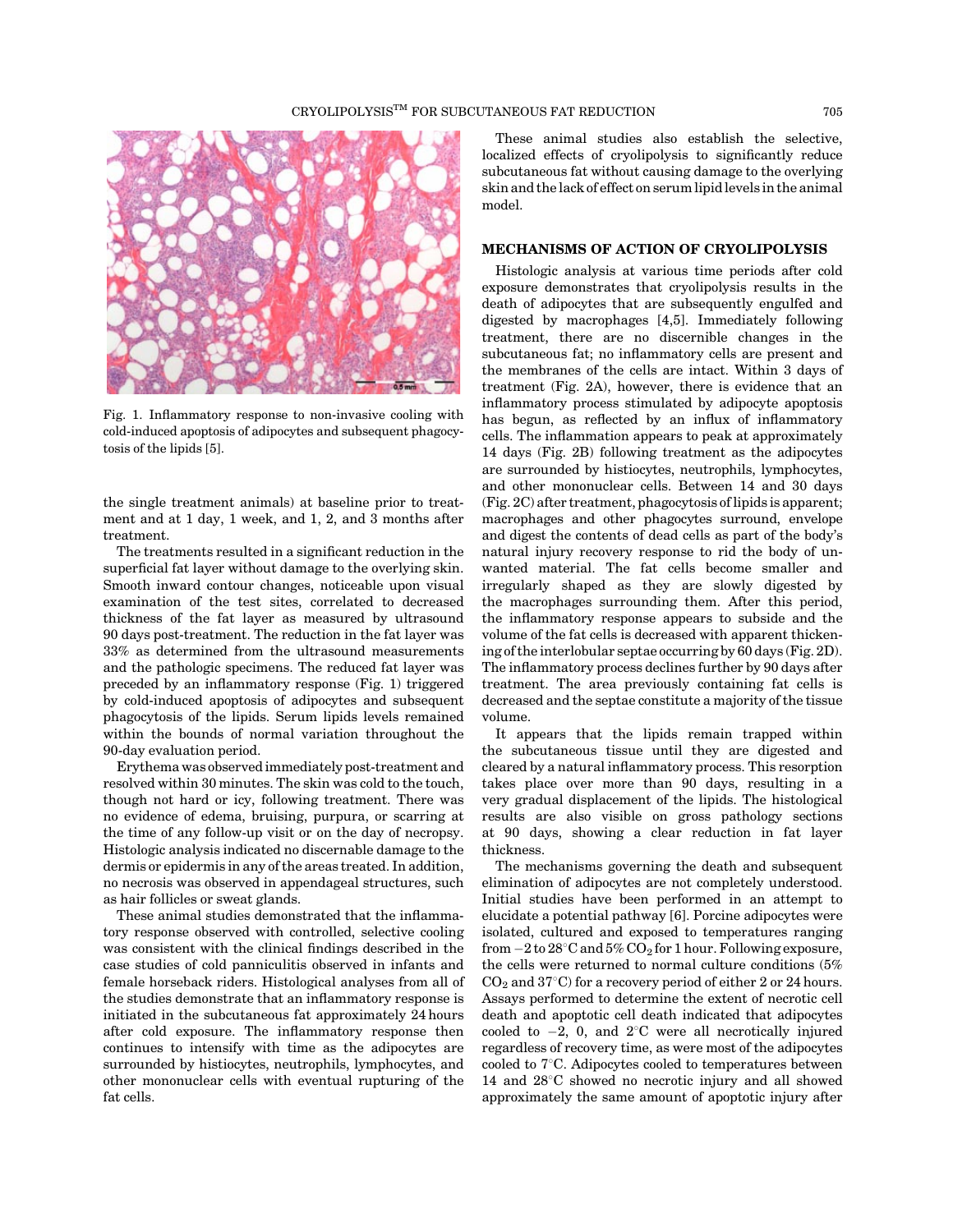

Fig. 2. Histological sequence of inflammatory response following treatment at 3 days  $(A)$ , 14 days  $(B)$ , 30 days  $(C)$ , and 60 days  $(D)$  after treatment [5].

48 hours of recovery. The results at higher temperatures suggest that the mechanism of action responsible for adipocyte death is based on an event that triggers apoptosis although further studies are needed to determine the exact cause of the apoptotic injury.

Thus, the pre-clinical studies confirmed that the phenomenon of cold-induced subcutaneous fat layer reduction could be replicated in experimental animal models. The mechanism for this process, however, remains unclear. Nonetheless, the dissolution of adipocytes in a gradual fashion over a period of months and the consistency of lipid levels following cold exposure suggests a safe process of metabolism.

## CLINICAL STUDIES

Cryolipolysis is performed as an outpatient procedure with the Zeltiq System (Zeltiq $^{TM}$  Aesthetics). The device consists of a control unit with an applicator that is applied to the intended area of treatment. Tissue is drawn into the cup-shaped applicator with a moderate vacuum to position the tissue between two cooling panels. The selected heat extraction rate (cooling) is modulated by TEC elements and controlled by sensors that monitor the heat flux out of the tissue.

Once the desired area of treatment is identified, a coupling gel is applied to the skin surface before placement of the applicator to ensure consistent thermal contact. The applicator is positioned on the treatment area with the use of a moderate vacuum. Once affixed on the treatment area, no further operator intervention is required for the duration of the treatment cycle. Treatment with the cold exposure, which includes a predetermined energy extraction rate (CIF, as described earlier) and cycle duration of up to 60 minutes, is initiated. Just prior to the end of the treatment cycle, an electronic pager summons the clinician to be present at the end of treatment, when the system automatically terminates the cold exposure and the applicator is removed from the patient by the operator's release of the vacuum. Additional applications sites may be treated to ensure that the entire area of desired reduction is appropriately exposed to cooling.

Clinical evaluation of cryolipolysis demonstrates that the selective reduction of fat, as documented in the early animal studies, is replicated in humans. A multi-center, prospective, non-randomized clinical study performed by Dover et al. [7] evaluated the use of cryolipolysis for fat layer reduction of the flanks (love handles) and back (back fat pads). Pre-programmed treatment profiles were used to control the rate of heat extraction and duration of treat-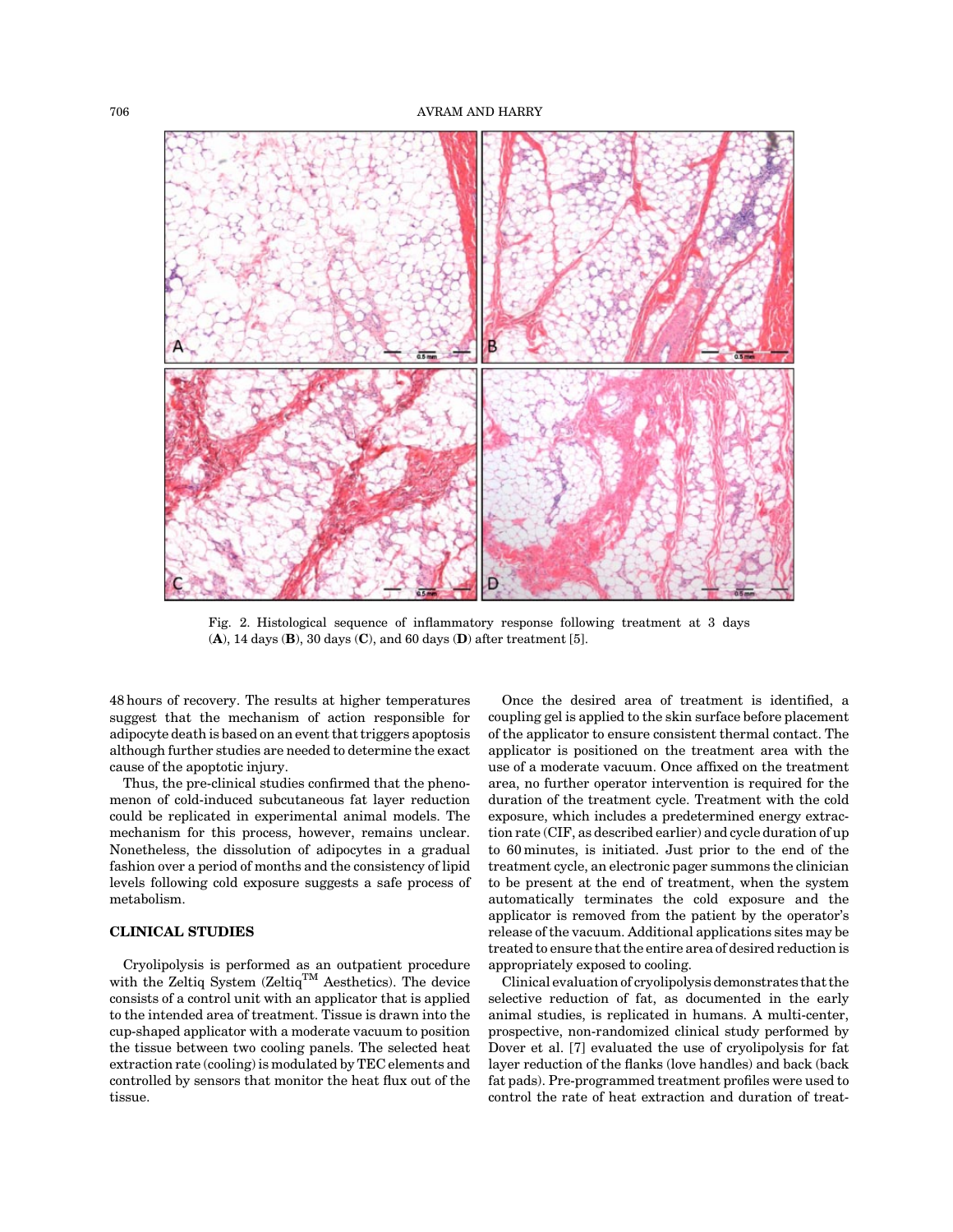ment. A contralateral, untreated area was maintained as a control. Based on interim results from 32 subjects, efficacy was assessed by three assessment techniques: ultrasound measurement of fat layer reduction, comparison of pre- and post-treatment photographs, and physician assessment. These assessments confirmed that cryolipolysis results in a visible contour change in a majority of subjects, with the best cosmetic results noted in those patients presenting with modest and discrete fat bulges. Ultrasound measurements taken on a subset of 10 subjects demonstrated a fat layer reduction in 100% of these subjects with an average reduction of 22.4% at 4 months post-treatment. Safety of the cryolipolysis procedure was also demonstrated with these interim results as there were no device-related adverse events reported.

Studies have also been performed to assess whether the cold exposure associated with cryolipolysis is associated with an alteration in local sensory function or nerve fibers, or an elevation in lipid levels or liver functions values. Coleman et al. [8] documented the results of neural assessments and Riopelle et al. [9] assessed lipid levels and liver function tests for 90 days post-treatment.

Ten subjects were treated with a prototype cooling device  $(Zeltiq^{TM}$  Aesthetics) during the Coleman study to determine if fat reduction in humans caused by cold exposure is associated with local sensory function or nerve fiber changes. Fat reduction was assessed in 9 of 10 subjects via ultrasound prior to treatment and at follow-up. Sensory function was assessed by neurologist evaluation  $(n = 9)$  and nerve staining was completed on tissue obtained with a biopsy from one subject. Treatment resulted in a normalized fat layer reduction of 25.5% at 6 months posttreatment. Transient reduction in sensation occurred in six of the nine subjects assessed by neurologic evaluation. Sensation returned within 7 weeks post-treatment (with a mean of 3.6 weeks). Biopsies also showed no long-term change in nerve fiber structure.

Ten subjects with discrete fat bulges (''love handles'') were treated with the Zeltiq prototype cooling device during the Riopelle study to determine if a cosmetically significant fat layer reduction was associated with a meaningful change in lipid profile and liver function tests. High frequency ultrasound imaging was used to objectively

measure fat layer reduction and photographs were taken pre-treatment and at follow-up visits. Lipid profiles and liver function tests were obtained on all subjects prior to treatment and at baseline, 1, 4, 8, and 12 weeks posttreatment, which ensured that they were assessed through the 90 days after treatment normally associated with peak lipid resorption. Pre-treatment and 6-month post-treatment ultrasound images provided objective evidence of fat layer reduction in eight out of ten subjects. No clinically significant changes or abnormal values were identified for either lipid levels or liver function tests over the 90-day follow-up period.

These clinical studies demonstrate that selective cryolipolysis results in reductions in subcutaneous fat without damage to the surrounding tissues. Ultrasound images and photographic reviews demonstrate fat layer reduction, with the greatest cosmetic improvement observed in subjects with modest fat bulges. See Figure 3. Analysis of lipid levels, neurological response, and the lack of device related adverse events demonstrate the safety of cryolipolysis. Further clinical evaluation is required, however, to more fully understand the potential application to other parts of the body and the optimal treatment parameters for each. Additional studies would also be beneficial to assess whether cryolipolysis poses a unique risk to patients with rare conditions such as cryoglobulinemia, paryoxysmal cold hemoglobinuria, or cold urticaria.

## DISCUSSION

Cryolipolysis is a unique non-invasive mechanism for the selective reduction of fat cells. Both human and animal studies confirm previous clinical findings of cold-induced inflammation, as observed in both infants and adults. Histology findings confirm the selective, gradual reduction of fat tissue in both humans and animals. Visual, photographic, and ultrasound evaluations have shown measurable fat layer reduction in clinical studies. Importantly, cryolipolysis has not produced any significant adverse side effects in these studies, no laboratory abnormalities have been noted with lipid levels or liver function values, and any observed effects such as mild discomfort, erythema, bruising, or dysaesthesia have been minor and temporary.



Fig. 3. Love handle treatment with fat layer reduction at 6 months. Image on left was taken prior to procedure; image on right was taken 6 months after [8].